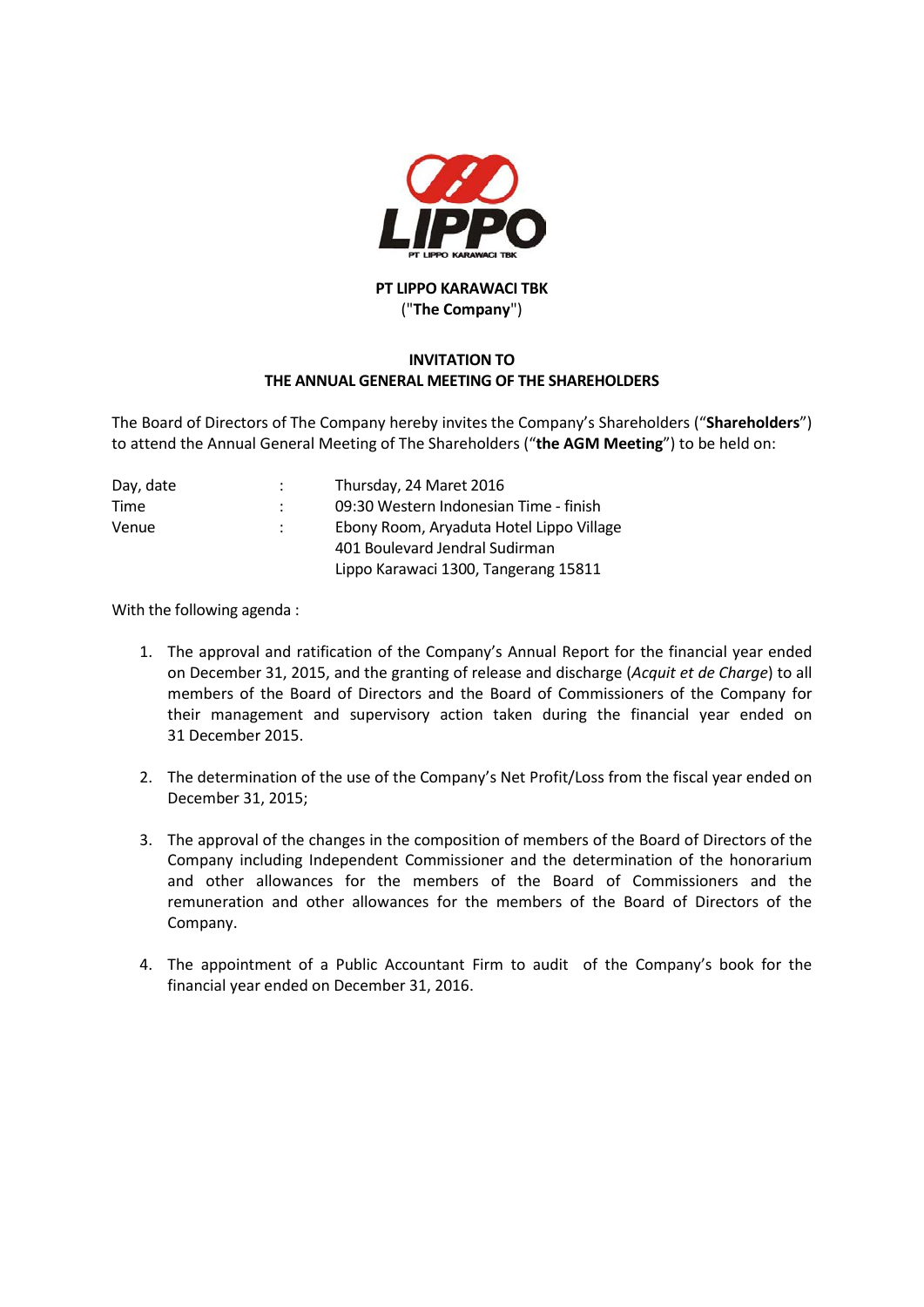## **Notes**:

- 1. This Invitation pursuant to Article 12 (3) of the Company's Article of Association and the Regulation of the Financial Services Authority No. 32/POJK.04/2014 regarding Planning and Conducting of General Meeting of Shareholders of a Public Company and the Company does not send a separate invitation to the Shareholders, so this is as an official invitation to the Shareholders of the Company.
- 2. The shareholders entitled to attend or to be represented in the Meeting are:
	- a. For the Company's shares not yet in the Collective Custody: the Shareholder whose name or his legitimate attorney is recorded in the Company's Register of Shareholders at 16:00 Western Indonesian Time on March 1, 2016.
	- b. For the Company's shares in the Collective Custody: an account holder or his legitimate attorney whose name is recorded in the register of account or the custodian bank at PT Kustodian Sentral Efek Indonesia ("KSEI") on March 1, 2016 not later than 16.00 Western Indonesian Time; and

The account holders in the Collective Custody shall provide the list of shareholders that they manage to KSEI to obtain KTUR.

- 3. The Shareholder or his attorney who will attend the Meeting is courteously requested to bring and submit a copy of his resident identity card (KTP) or other identity card to the Registrar's officer prior to entering the Meeting room. The Shareholder whose share is in the Collective Custody, shall bring KTUR obtainable through their broker or Custodian Bank.
- 4. a. The Shareholders who is unable to attend the Meeting may be represented by his legitimate attorney by presenting a valid Power of Attorney as determined by the Board of Directors of the Company with a condition that a member of the Board or Directors or the board of Commissioners and an employee may act as an Attorney of the Shareholders in the Meeting, however the vote they cast during voting shall not be counted.
	- b. The Power of Attorney form may be obtained from the Company's head office at Menara Matahari 22<sup>nd</sup> Floor, Jalan Boulevard Palem Raya No. 7, Lippo Karawaci Central, Tangerang 15811, Banten - Indonesia. It can also be downloaded from the Company's website www.lippokarawaci.co.id.
	- c. All Power of Attorneys shall be received the Company's Board of Directors at the Company's head office at the address referred to in point 4.b, at the latest 3 (three) working days prior to the date of the Meeting, which on Monday, 21 March 2016 at 16:00 Western Indonesian Time.
- 5. The Company's Shareholders in the form of a legal entity such as a limited liability company, cooperation, a foundation or a pension fund shall bring a copy of all of its complete articles of association.
- 6. The material of the AGM including Annual Report of the Company is available at the Company's Office since the date of the Invitation up to the date of the Meeting. The material can also be downloaded from the Company's website, [www.lippokarawaci.co.id](http://www.lippokarawaci.co.id/) or by submitting written request by the Shareholders to and received by the Corporate Secretary of the Company at the latest 1 (one) working day prior to the date of the Meeting.